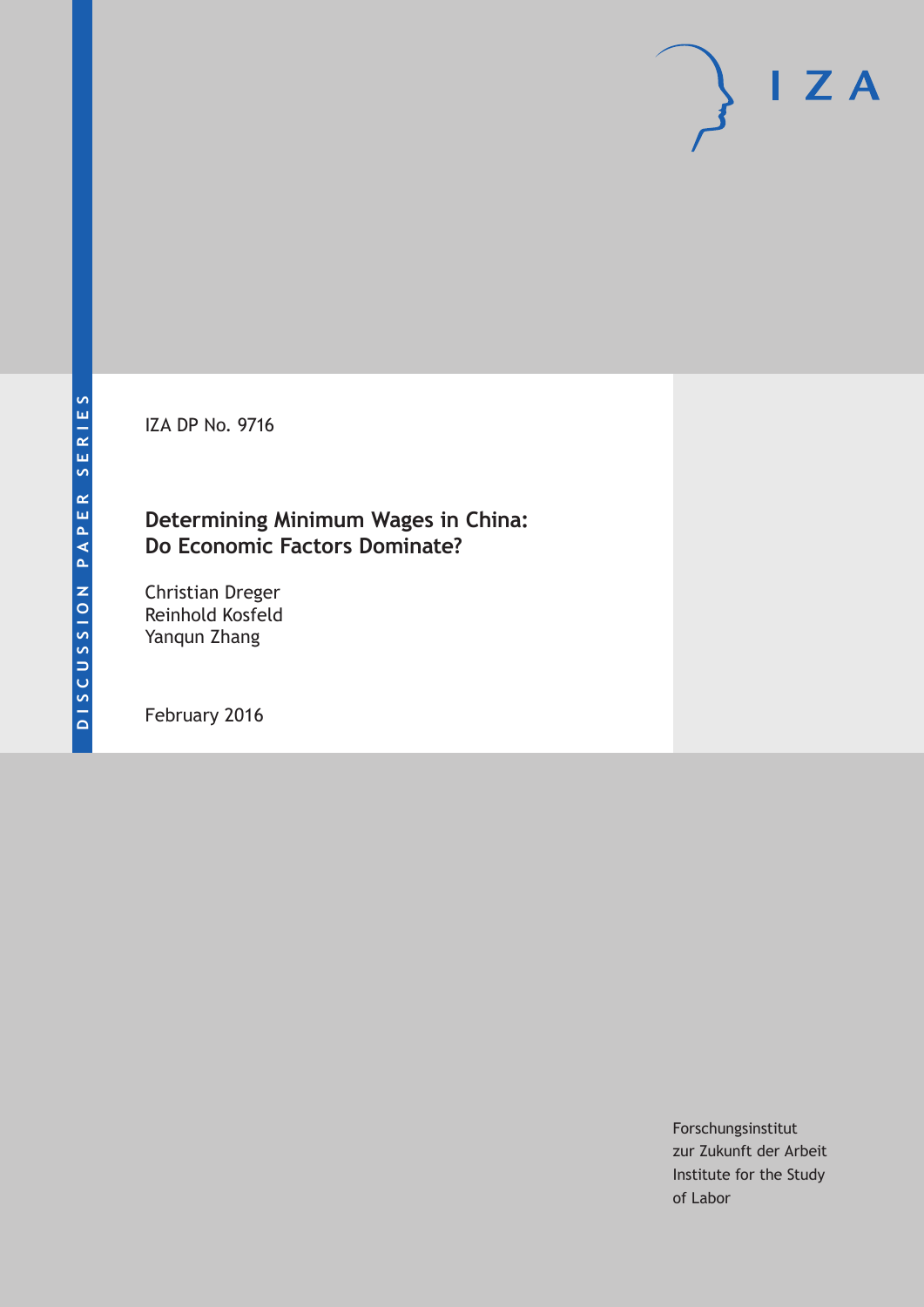# **Determining Minimum Wages in China: Do Economic Factors Dominate?**

# **Christian Dreger**

*DIW Berlin and IZA* 

# **Reinhold Kosfeld**

*University of Kassel* 

## **Yanqun Zhang**

*Chinese Academy of Social Sciences*

Discussion Paper No. 9716 February 2016

IZA

P.O. Box 7240 53072 Bonn Germany

Phone: +49-228-3894-0 Fax: +49-228-3894-180 E-mail: iza@iza.org

Any opinions expressed here are those of the author(s) and not those of IZA. Research published in this series may include views on policy, but the institute itself takes no institutional policy positions. The IZA research network is committed to the IZA Guiding Principles of Research Integrity.

The Institute for the Study of Labor (IZA) in Bonn is a local and virtual international research center and a place of communication between science, politics and business. IZA is an independent nonprofit organization supported by Deutsche Post Foundation. The center is associated with the University of Bonn and offers a stimulating research environment through its international network, workshops and conferences, data service, project support, research visits and doctoral program. IZA engages in (i) original and internationally competitive research in all fields of labor economics, (ii) development of policy concepts, and (iii) dissemination of research results and concepts to the interested public.

IZA Discussion Papers often represent preliminary work and are circulated to encourage discussion. Citation of such a paper should account for its provisional character. A revised version may be available directly from the author.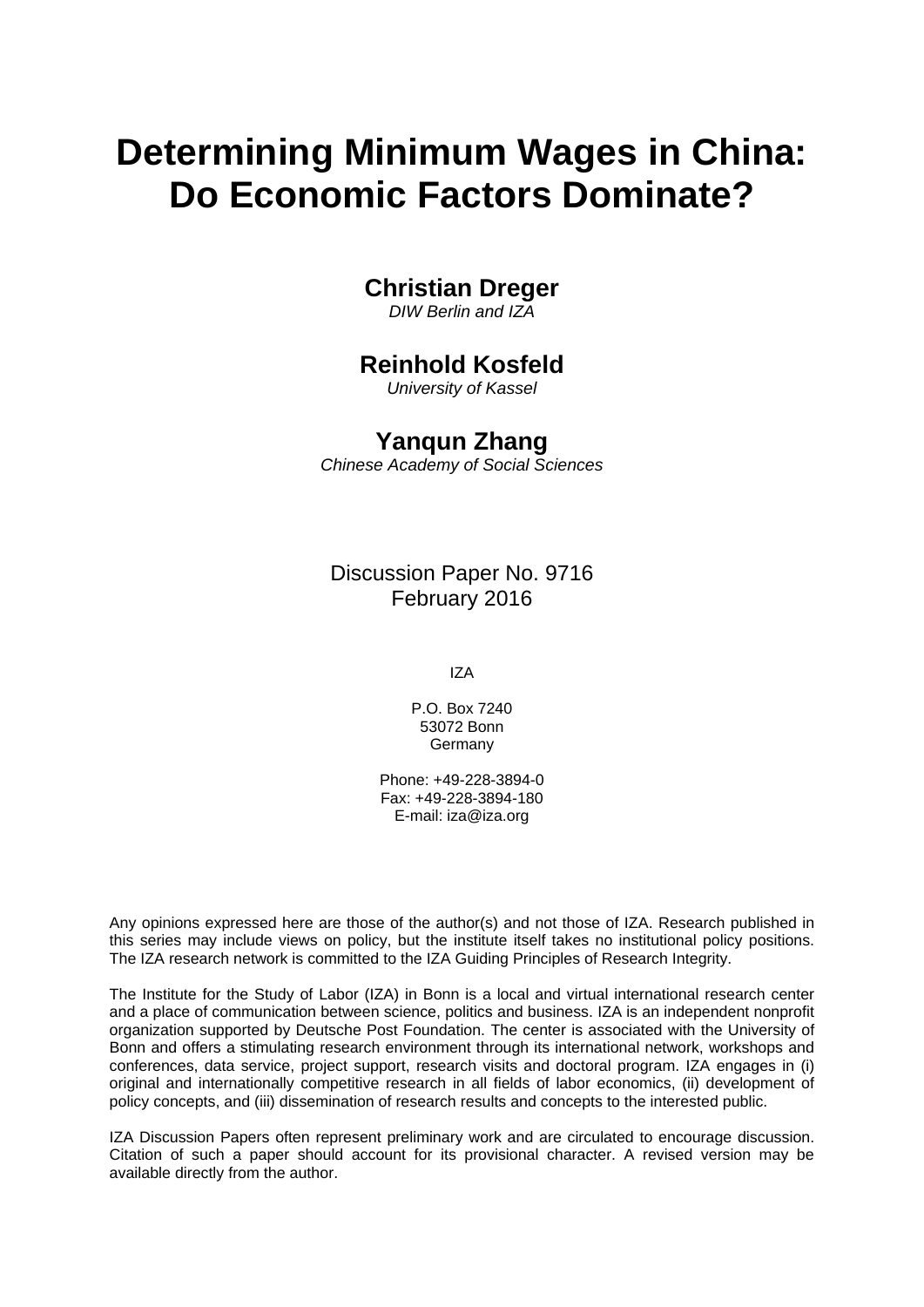IZA Discussion Paper No. 9716 February 2016

# **ABSTRACT**

# **Determining Minimum Wages in China: Do Economic Factors Dominate?**

Minimum wages may be an important instrument to reduce income inequality in a society and to promote socially inclusive economic growth. While higher minimum wages can support the Chinese transformation towards consumption driven growth, they can worsen the price competitiveness in export markets. As they differ throughout the country, this paper investigates their determinants at the regional level. In addition to a broad set of economic determinants, such as per capita income and consumption, consumer prices, unemployment and industrial structures, spatial effects are taken into account. They might arise for different reasons, including competition of local policymakers. The results show that the impact of economic variables declines, once spatial spillovers are considered. Although the minimum wage regulation pursues the relevance of economic factors in the determination of the appropriate levels, the actual development is largely driven by regional dependencies. As minimum wage standards set by local officials do not fully reflect the regional economic development, further reforms should be on the agenda.

JEL Classification: J30, R23, C23

Keywords: Chinese transformation, minimum wages, spatial effects, spatial Durbin model

Corresponding author:

Christian Dreger DIW Berlin Mohrenstr. 58 10117 Berlin Germany E-mail: cdreger@diw.de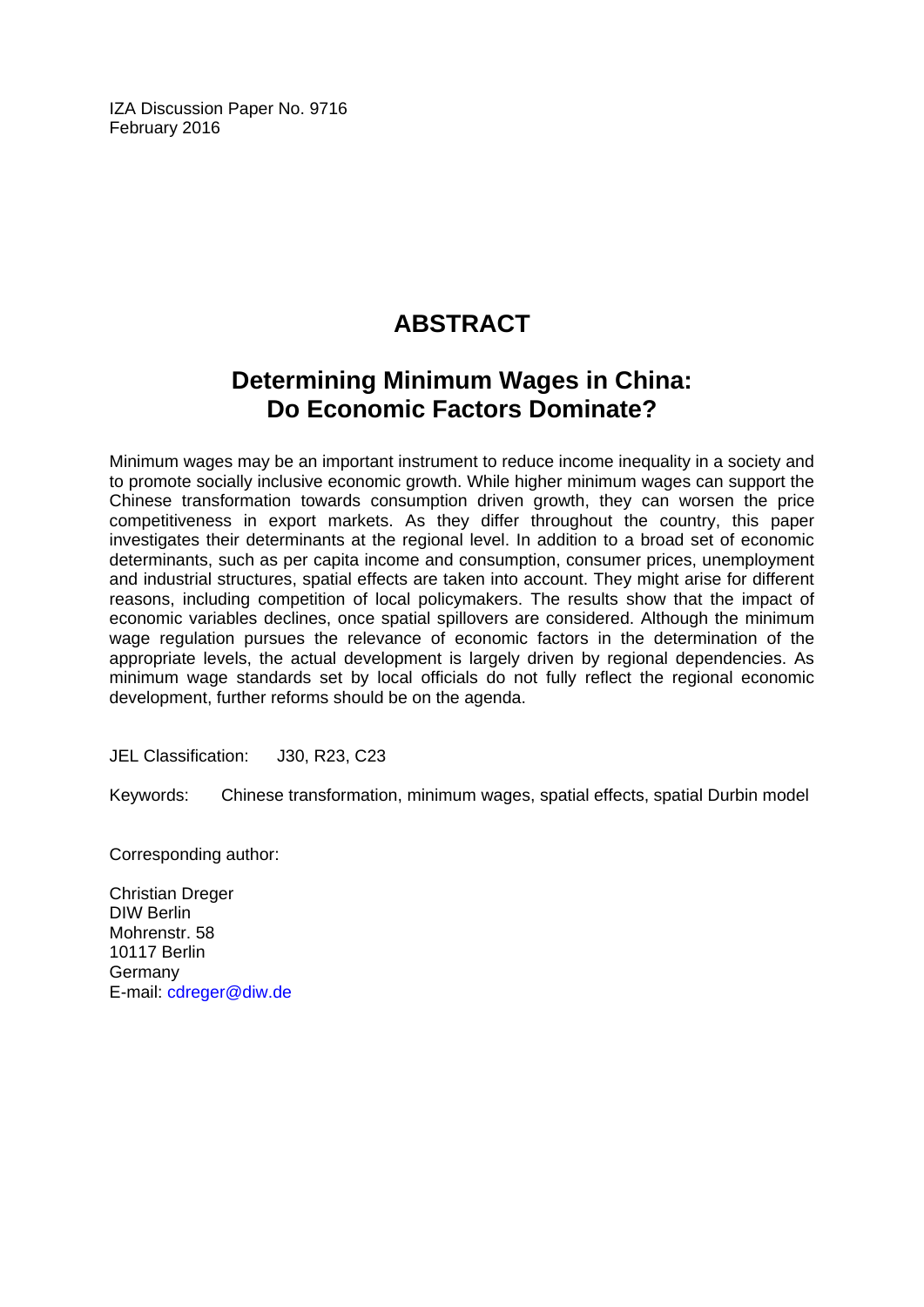#### **1 Introduction**

The Chinese economic transformation stands at its crossroads. Previous policies contributed to the emergence of huge overcapacities in many industrial sectors. In contrast to the export‐ and investment-led growth strategy of the past, private consumption should play a more dominant role over the next years. At the same time, income inequality is striking. According to the National Bureau of Statistics, the ratio of per capita income between high (medium) and low in‐ come earners increased from 3.6 (1.9) to 4.9 (2.2) over the past decade. According to the same source the Gini coefficient is about 0.5, after 0.2 at the onset of economic reforms almost four decades ago. Income gaps can only partly be attributed to different labour skills. In particular, the urban‐rural income divide is striking. Net earnings of private households in rural areas amount to one third of the urban level. Large inequalities can undermine the political stability of the country and lead to social unrest. Although the Chinese growth record was spectacular starting from the beginning of the reforms, significant parts of the population benefitted to a less extent.

Minimum wages may be an instrument to reduce income inequality and foster socially inclu‐ sive economic growth. They can provide a safety net, since they introduce a wage floor and guarantee a basic standard of living for workers and their families (Lin and Yun, 2014). During the recent years, the Chinese government implemented various policies to raise income levels at the lower end, such as the provision of social security for rural areas and the minimum wage policy<sup>2</sup>. Since standards of living differ across regions, China does not set one minimum wage for the whole country. Instead, the task of determining minimum wages is delegated to local authorities. Each province or municipality set its own minimum wage in accordance with the individual regional conditions. Higher minimum wages can underpin the transformation to‐ wards consumption-led growth, as low income households have a high marginal propensity to consume. At the same time, increasing costs can worsen the attractiveness of regions as po‐ tential destination for investment flows. This may constitute a conflict of interest, as officials from areas of strong GDP growth have better chances to be promoted. They are able to manage economic challenges to a higher extent and may have better career opportunities in the communist party. Therefore, local policymakers can have the incentive to keep minimum wages at relatively low levels in order to improve cost competitiveness. On the other hand, how-

<sup>&</sup>lt;sup>2</sup> Due to the new rural pension and medical insurance schemes, the disparities in access to basic social services have narrowed, but the quality of the services remains to be inferior compared to entitlements in the urban areas.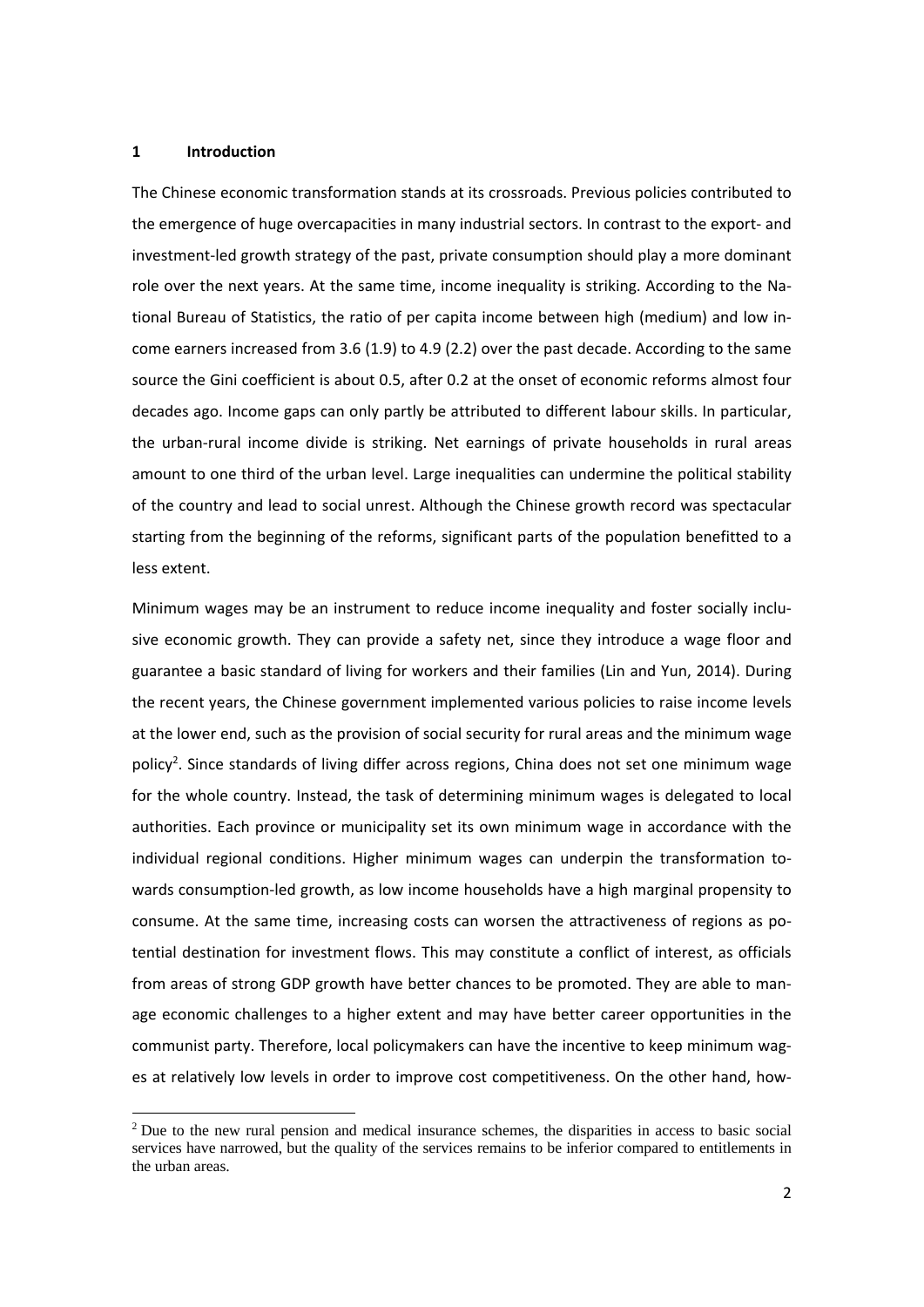ever, higher minimum wages can be also seen as an indication of a sound economic performance.

Several papers studied the impacts of minimum wages, most notably on the employment rec‐ ord. Ma, Zhang and Zhu (2012) argued that a rise in minimum wages of 10 percent will lead to an increase in the average wage of 0.5 percent and a decrease in employment of 0.6 percent in the export oriented manufacturing and labour intensive sectors. According to Wang and Gunderson (2011, 2012) minimum wages do not influence neither overall wages nor employ‐ ment in Eastern Chinese regions. Adverse effects can be observed in industries more respon‐ sive to market pressures, in low-wage sectors such as retail and wholesale trade and in restaurants, as well as for women. Employment effects turn out to be positive for state-owned enterprises. Ni, Wang and Yao (2011) stressed the impact of the regional dimension for the re‐ sults. While the employment effects from a minimum wage increase appear to be slightly negative in Eastern China, they are insignificant or slightly positive in the Central and Western areas. Fang and Lin (2013) found that a rise in the minimum wage has negative employment effects in Eastern and Central regions for groups with high labour market risk, such as the young adults, females and the low skilled. Labour demand elasticities range from ‐0.265 to ‐ 0.340. In the less developed areas of Western China, no significant effects are detected. The results are broadly confirmed by Jia (2014). While male employment is not influenced, female employment is expected to fall after a minimum wage increase. To better protect disadvan‐ taged workers, future minimum wage reforms should focus on the most vulnerable workers, such as the less-educated women.

Mayneris, Poncet and Zhang (2014) investigated whether the recent minimum wage reform affected the survival and productivity of regional enterprises. In principle, stronger minimum wage growth allows more productive firms to replace the least productive ones and forces incumbent firms to raise their competitiveness. The study reported aggregate efficiency gains attributed to the reform. Huang, Loungani and Wang (2014) found that firms with higher wag‐ es or large profit margins increase employment, while those with low wages or small profit margins will downsize labour input. The net effect of higher minimum wages on employment turns out to be positive. Xing and Xu (2015) explored the regional variation of minimum wages. Despite the decentralization in the implementation of minimum wages, regional differences declined after the turn of the century. Economic determinants, such as GDP, the economic structure (share of tertiary industry) and the consumption level are the main drivers of the dispersion. In addition, there is weak evidence that the variation of minimum wages is influ‐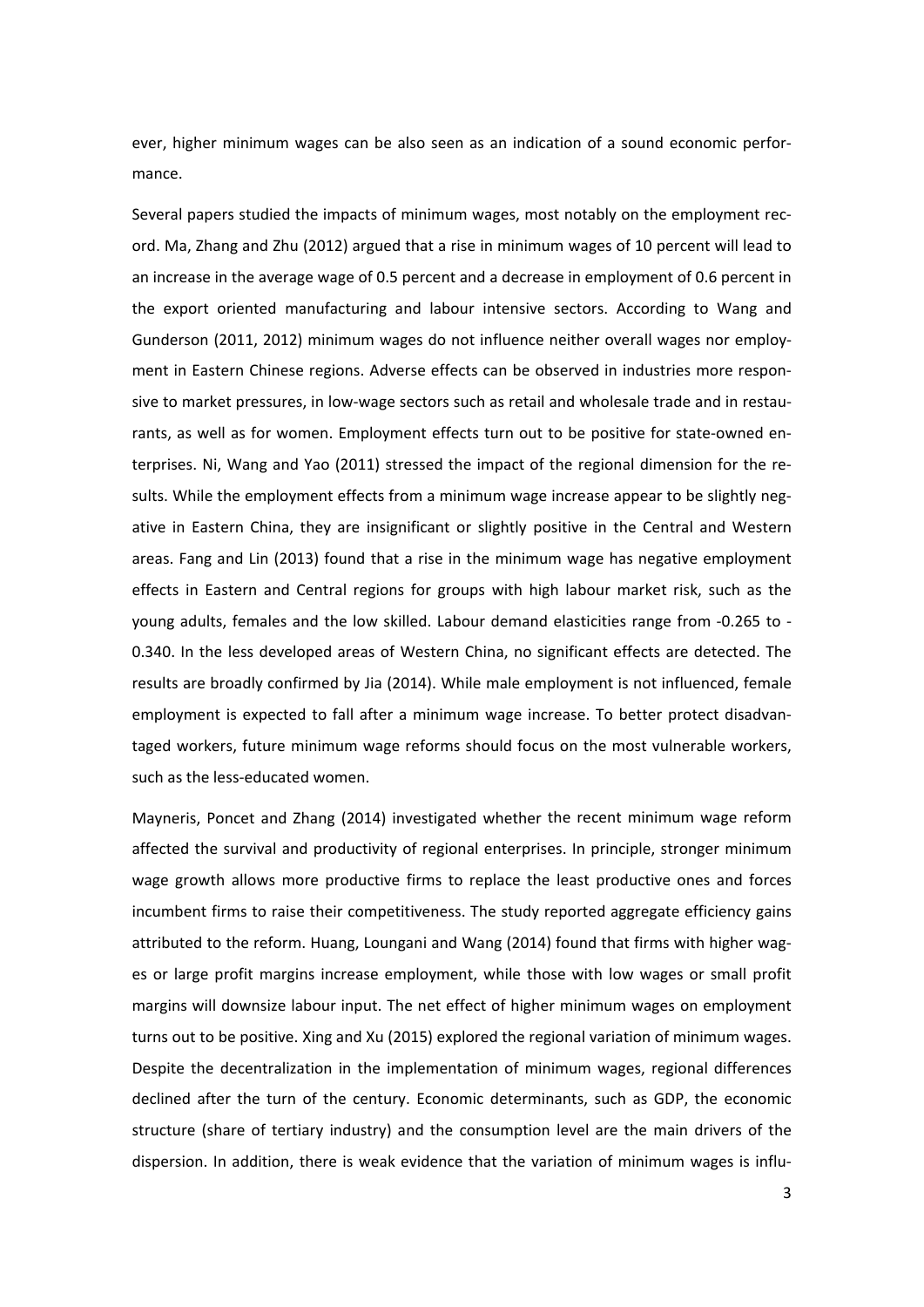enced by political factors. The latter finding is based on the actual timing of minimum wage decisions. Regions with stronger GDP, higher fiscal expenditures, and a larger services sector tend to adjust later than other regions. However, minimum wages are slightly higher than in the competitive areas.

Despite this literature, the analysis of the determinants of minimum wages is still at an infancy stage. To bridge the gap, this paper presents evidence on the relative role of the factors driving the evolution. Besides the potential economic determinants, such as per capita income and consumption, consumer prices, unemployment and specific industrial patterns, regional spill‐ overs could be relevant, but they have not been examined so far. The exclusion of these de‐ pendencies might constitute an omitted variable bias in the regressions and can lead to misinterpretations of the results. As a consequence, policy conclusions based on the assumption of regional independence may be invalid. Cross section correlation patterns could arise because of common infrastructure facilities and migration flows, but can also stem from regional com‐ petition. To stay competitive in terms of costs, local authorities are reluctant to raise minimum wages above the level in neighbourhood regions, as they fear the loss of cost advantages. Note that a race to the bottom is not implied for the emergence of regional spillovers. Higher mini‐ mum wages can also signal prosperity and avoid labour shortages. Even skilled workers might be attracted, since a more generous minimum wage represents an advanced level of the de‐ velopment. In any case, minimum wages in competitive regions are a benchmark when deter‐ mining the own wage level.

According to the spatial Durbin model employed in the analysis, both groups of factors con‐ tribute to explain the development of minimum wages. While they are closely connected to average wages and consumer prices, other regressors like per capita consumption or the un‐ employment rate are important only if they interact with the regional dimension. The impact of economic variables declines, once regional spillovers are added to the regression. Although the minimum wage decree stresses the relevance of economic factors for their proper deter‐ mination, the actual evolution is characterized to a large extent by regional spillovers. Since minimum wages set by officials do not fully reflect the economic conditions, further reforms should be on the agenda.

The rest of the paper is structured as follows. Section 2 reviews the major steps of the minimum wage regulation in China. Section 3 presents the spatial econometric techniques used in the analysis. After discussing the main trends in the evolution of minimum wages, panel mod‐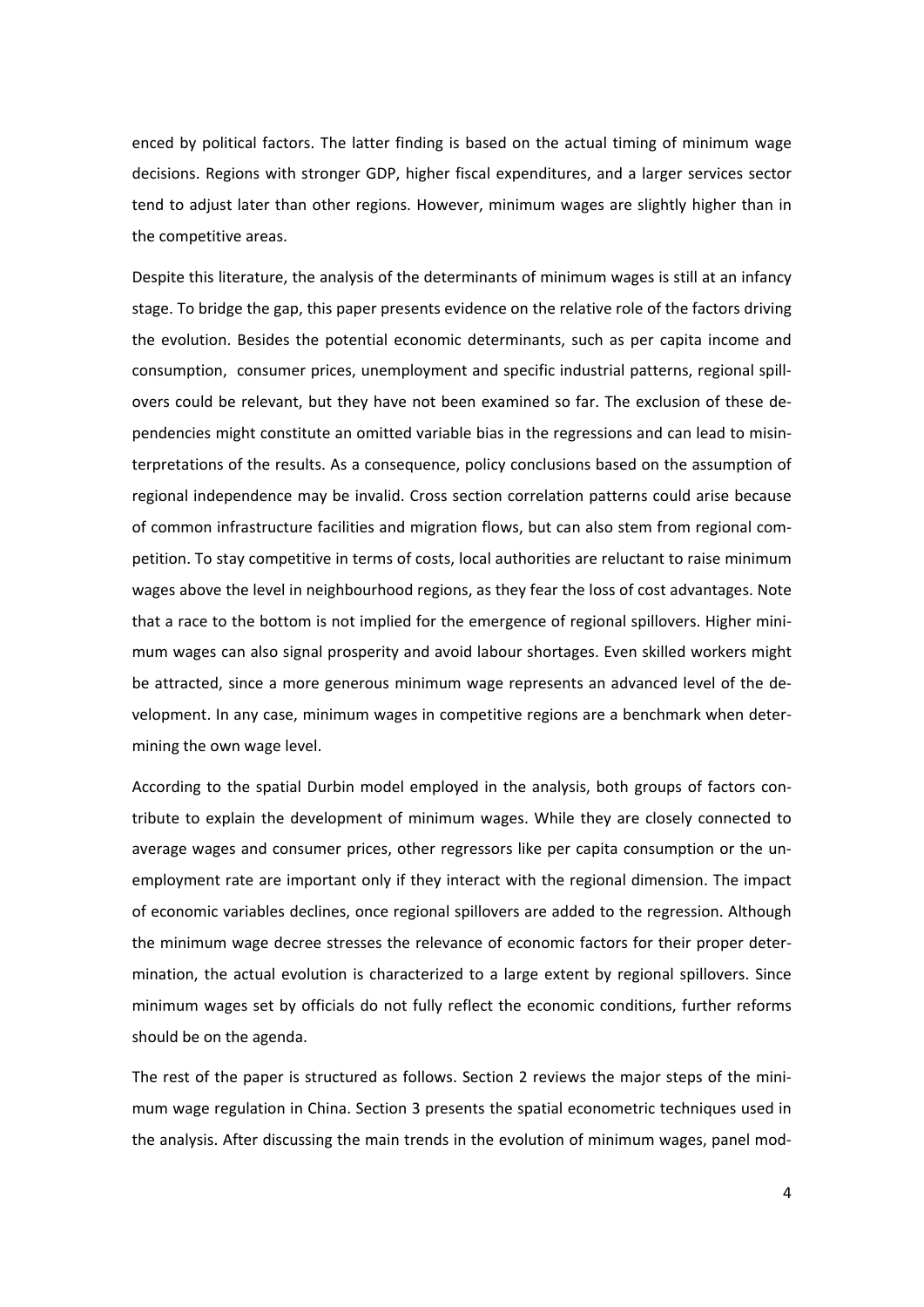els are specified at the level of Chinese provinces in Section 4. While a standard fixed effects approach confirms the presence of economic factors in the process driving minimum wages, the panel spatial Durbin model reveals that some of the determinants are relevant only be‐ cause of the geographical pattern. Finally, Section 5 concludes with some policy recommenda‐ tions.

#### **2 Minimum wage regulation in China**

Due to low wage growth and an acceleration of inflation, several provinces like Guangdong and Shenzhen introduced minimum wages at a local scale in the late 1980s. Driven by increasing labour disputes, China implemented its first minimum wage regime in 1994, after ratification of the International Labour Organization Convention. Local governments are authorized to set their own minimum wages (Casale and Zhu 2013; Holz 2014). They are determined in line with regional economic factors, including the average living expenses and wages, social security contributions, unemployment rates and the level of development. In principle, firms covered by the reform include the state‐owned and private enterprises, as long as they are engaged in economic activities. However, the rule was quite porous, as the local authorities could exempt township and village enterprises from the regulation. Furthermore, the penalties in case of non‐enforcement were relatively moderate and amounted to 20‐100 percent of the owed wage. As a consequence, official minimum wages were not very binding.

A stricter reform has been implemented in 2004. The new decree issued by the government introduced more comprehensive standards. Coverage is extended to town village enterprises (TVEs), self‐employed businesses, private non‐enterprise units and migrant workers. The pen‐ alties for violators increased to 100‐500 percent of the owed wage. Besides the monthly wage, hourly minimum wages are introduced for part‐time work. Firms cannot include overtime premia or canteen and traveling supplements as part of their wages when calculating minimum wages. Minimum‐wages should be also adjusted more frequently, at least every two years. In the advance of the adjustment, the local authorities are required to submit a proposal to the central government. The proposal has to be in advance discussed with local trade un‐ ions and enterprise confederations. The Ministry of Labour provides recommendations that can lead to revisions of the initial plan. If there are no further requests, the regional authorities are entitled to adjust the minimum wage. The new regulation led to substantial wage growth, also stimulated by increasing labour unrest.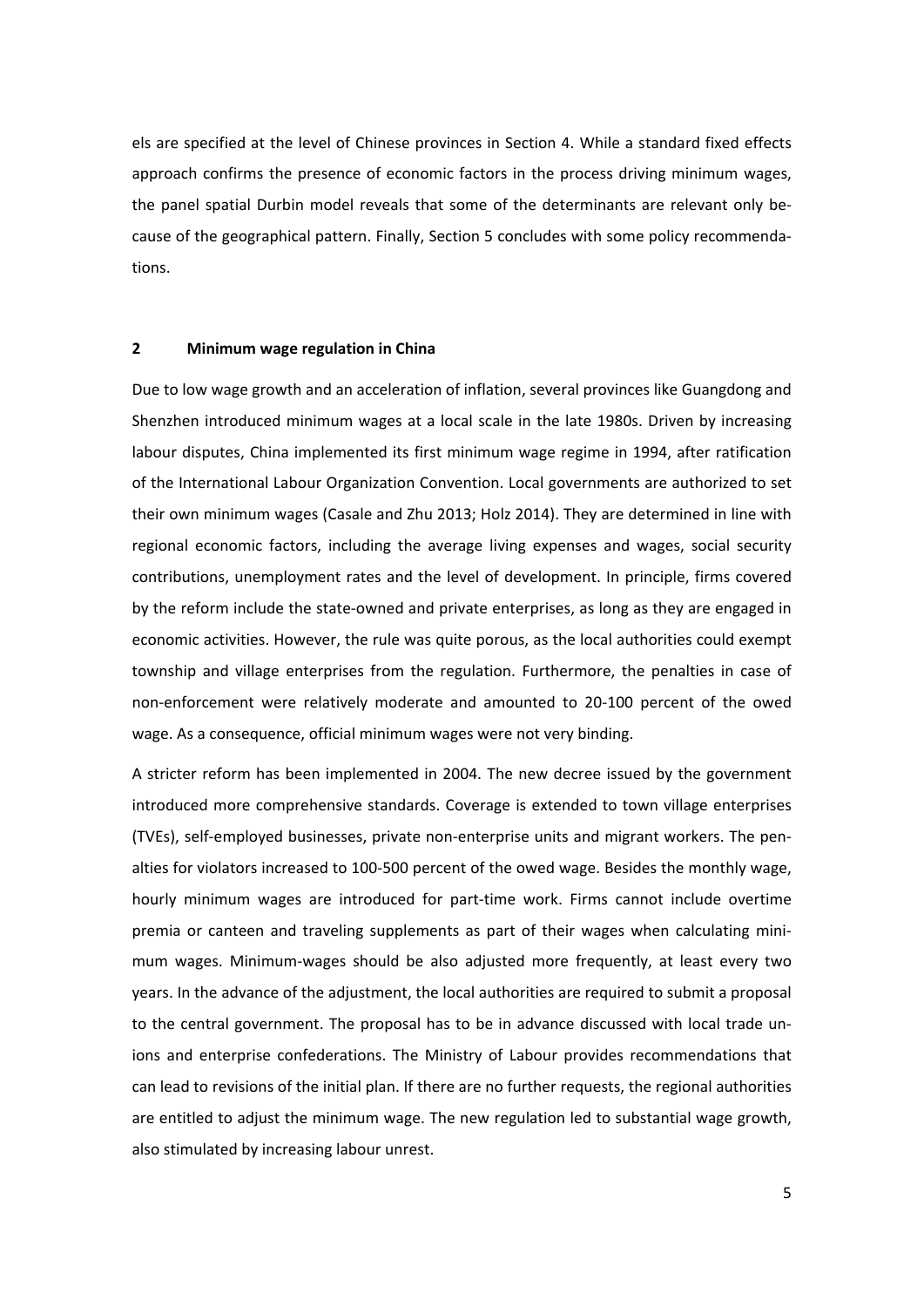The aim of the minimum wage regulation is to raise standards of living at the low end of the income distribution. Local minimum wage for full‐time workers should be about 40 to 60 per‐ cent of the average local wage which in line with international standards. Although minimum wages increased at double-digit rates during the last years, the target has not been met so far, owing to low initial values. According to Han, Wei and Wai‐Kwong Mok (2011) workers in two thirds of the cities covered by their analysis received minimum wages below the poverty line in 2010. However, this share is only a rough indication, because it is likely upward biased. Aver‐ age annual wages are usually based on labour surveys conducted in urban areas. Migrant workers and workers in informal sectors, who often earn less than the average wage are not fully represented in the sample. Thus, the actual average wage tends to be overestimated, implying that the relative minimum wage, i.e. the ratio between the minimum and the average wage will be underestimated. Nonetheless, as stressed in the 13th five-year-plan of the government, further increases of minimum wages are on the agenda, despite of the growth slow‐ down of the Chinese economy.

#### **3 Econometric models for regional dependencies**

Regional variables can be spatially autocorrelated for several reasons. For example, the spatial units can be hit by common shocks or share the same infrastructure. In addition, policy decisions in one area can be affected by corresponding decisions in neighbourhood regions, as it can be expected in the presence of regional competition. Local spillovers constitute a correla‐ tion pattern over the cross section and can blur the regression results (Anselin, 1988). The Moran coefficient

### (1)  $M = z' W z / z' z$

is an overall measure to detect the strength of spatial autocorrelation embedded in a variable *z*. The vector *z* holds the observations of *N* regions in terms of deviations from their mean. *W* is a spatial weight matrix with information on the regional pattern of the study area. Often the spatial weights are based on the contiguity structure of regions. In case of first order spatial autocorrelation, the weights are equal to 1, if two regions share a common border and 0 oth‐ erwise<sup>3</sup>. If the weights are row-standardized, the Moran coefficient is bounded between -1

<sup>&</sup>lt;sup>3</sup> Spatial autocorrelation of higher order can be defined in a similar fashion, by noting the number of areas between the two regions considered. According to the fundamental geographical principle, nearer regions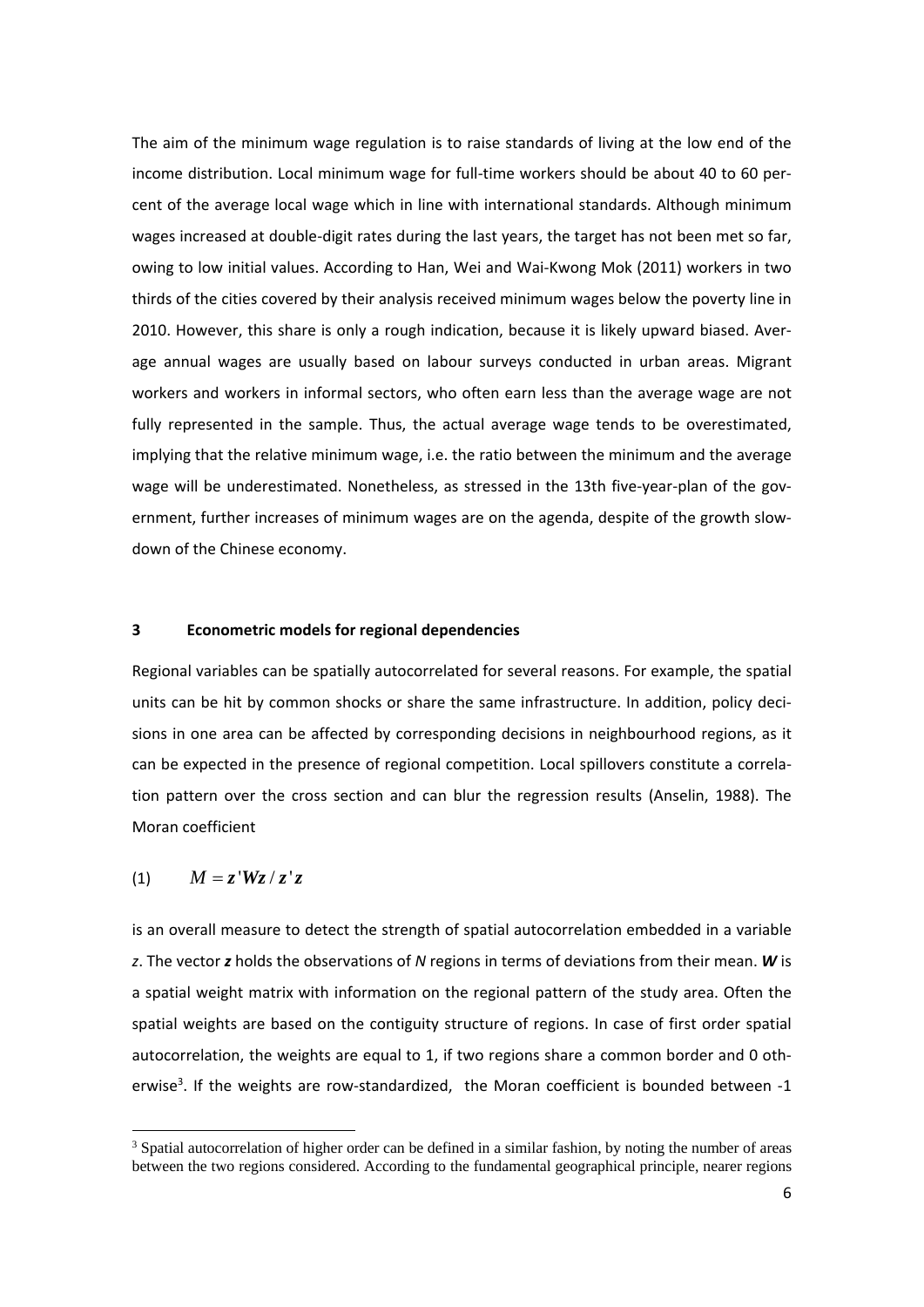and 1. While positive values indicate regional clustering, negative values point to regional dis‐ persion. The standardized coefficient can be shown to be approximately distributed as stand‐ ard normal (Anselin, 1988).

Regional spillovers can be captured by various specifications (Elhorst, 2009). The spatial auto‐ regressive model

(2) 
$$
y_{it} = c_i + \rho W y_{it} + \sum_{j=1}^{k} \beta_{jk} x_{jt} + u_{it}
$$

includes a spatial lag. The latter is limited to the dependent variable *y* and extends the set of standard regressors included in *x*. Thus, while minimum wages might be correlated across provinces, their potential economic determinants are not. The index *i* denotes the region and *t* is time. In contrast, the spatial error model

(3) 
$$
y_{it} = c_i + \sum_{i=1}^{k} \beta_{ik} x_{it} + u_{it}
$$
,  $u_{it} = \lambda W u_{it} + v_{it}$ 

refers to spatial dependencies in the error process. While *u* is spatially autocorrelated, *v* is purely random. The spatial error can reflect the presence of other variables not explicitly in‐ cluded in the regression approach, such as common cultural habits, but can also occur due to spatial lags in the exogenous variables. In fact, note that the spatial error model may be written as a special case of the spatial Durbin model

$$
(1 - \lambda W) y_{it} = (1 - \lambda W) c_i + (1 - \lambda W) \sum_{i=1}^{k} \beta_j x_{it} + v_{it}
$$

(4) 
$$
y_{it} = f_i + \lambda W y_{it} + \sum_{j=1}^{k} \beta_j x_{jt} + \sum_{j=1}^{k} \theta_j W x_{jt} + v_{it}
$$

with

$$
(5) \qquad \theta_j = -\lambda \beta_j \quad , \quad j = 1,..,k
$$

that can control for spatial dependencies in presumably all variables. The model might be specified in a restricted or unrestricted version, depending on whether the *k* common factor restrictions in (5) hold or not. The appropriate inclusion of spatial effects is conditional on the

<sup>&</sup>lt;u> Andrewski politika (za obrazu pod obrazu pod obrazu pod obrazu pod obrazu pod obrazu pod obrazu pod obrazu p</u> are closer related to each other than more distant ones. Hence, spatial correlation of order 1 is the more relevant case.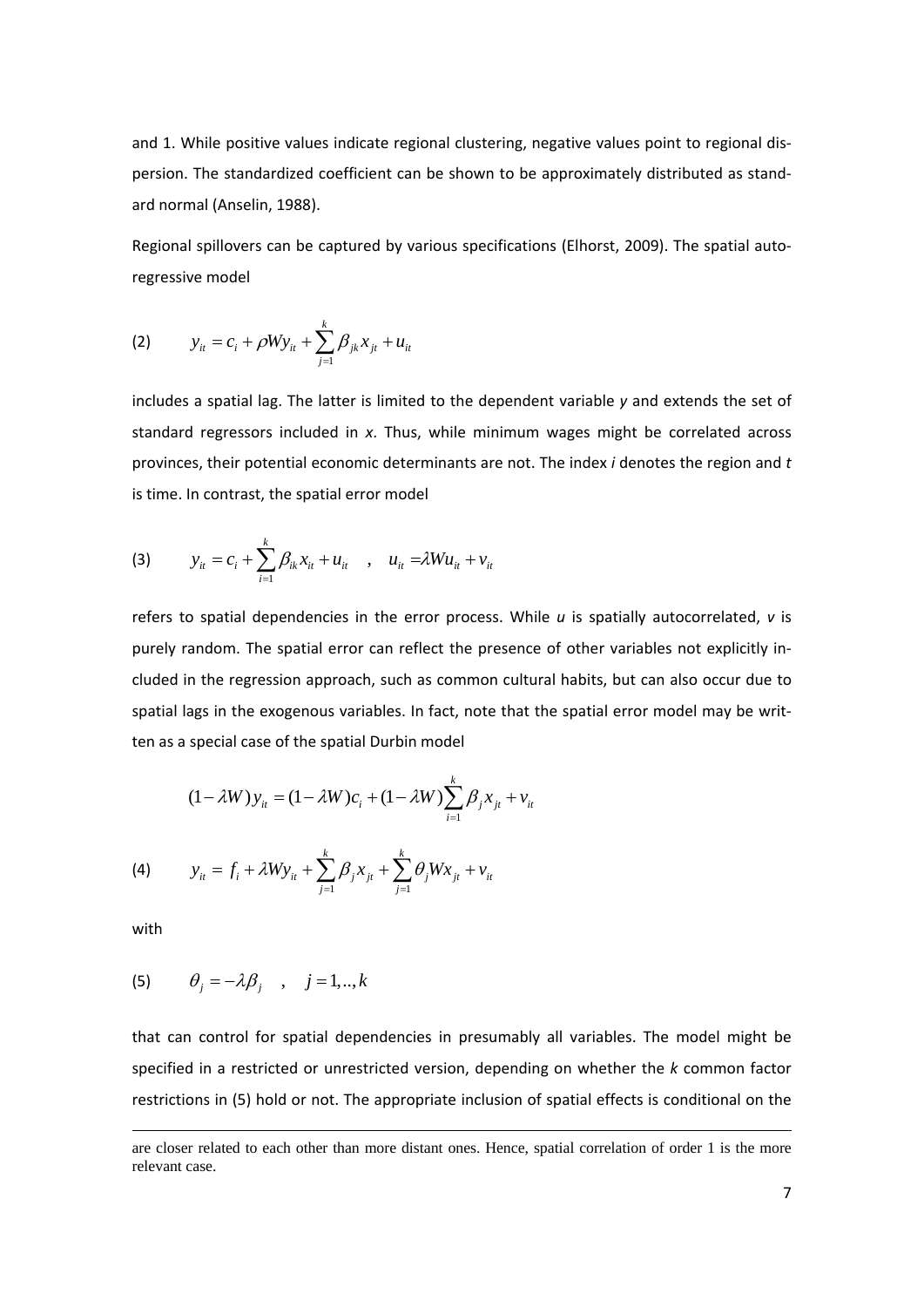evaluation of the Moran coefficient. The models are estimated by maximum likelihood techniques (Lee and Yu, 2010).

In a regional environment, a change of explanatory variables in a particular region can affect the endogenous variable not only in the same region, but also in geographical surroundings (LeSage and Pace, 2009). Therefore, direct and indirect effects could be distinguished. Direct effects refer to the own partial derivatives of the endogenous variable with respect to exoge‐ nous variables in the same region. Feedback loops initiated in other regions are included in the calculation. The indirect effects are obtained as cross‐section partial derivatives and show the reaction of the endogeneous variable after a change of exogenous variables in other regions. Formally, direct and indirect effects are inferred from a Leontief expansion of the spatial mul‐ tiplier matrix (Anselin, 2003). The total impact of a regressor is obtained as the sum of the di‐ rect and indirect components.

#### **4 Explaining regional minimum wages**

After the implementation of the reform in 2004, regional minimum wages increased substan‐ tially (Figure 1). While the annual rise was about 10 percent in many provinces before the global financial crisis, growth rates often doubled since then. Therefore, the acceleration of minimum wages is even more striking in later years. It should be noted that the most recent period is not covered by the literature discussed above, since the included observations usually do not go beyond 2009. For a fast transforming economy like China, this constitutes a serious drawback. In 2009, the central government advised the local authorities to postpone the ad‐ justment of minimum wages, because of the widespread fears of employment losses in export oriented sectors due to the world economic recession.

#### *‐Figure 1 about here‐*

In 2014, minimum wages ranged from 830 Renmimbi (Guangxi) to 1820 (Shanghai) per month. The levels are not fully comparable, because some provinces such as Beijing and Shanghai do not subtract payments related to social security and housing funds when they determine their wage level. As a consequence, the calculated gap of 990 Renmimbi is likely exaggerated. There is also remarkable differentiation within the borders of a province, since the municipalities can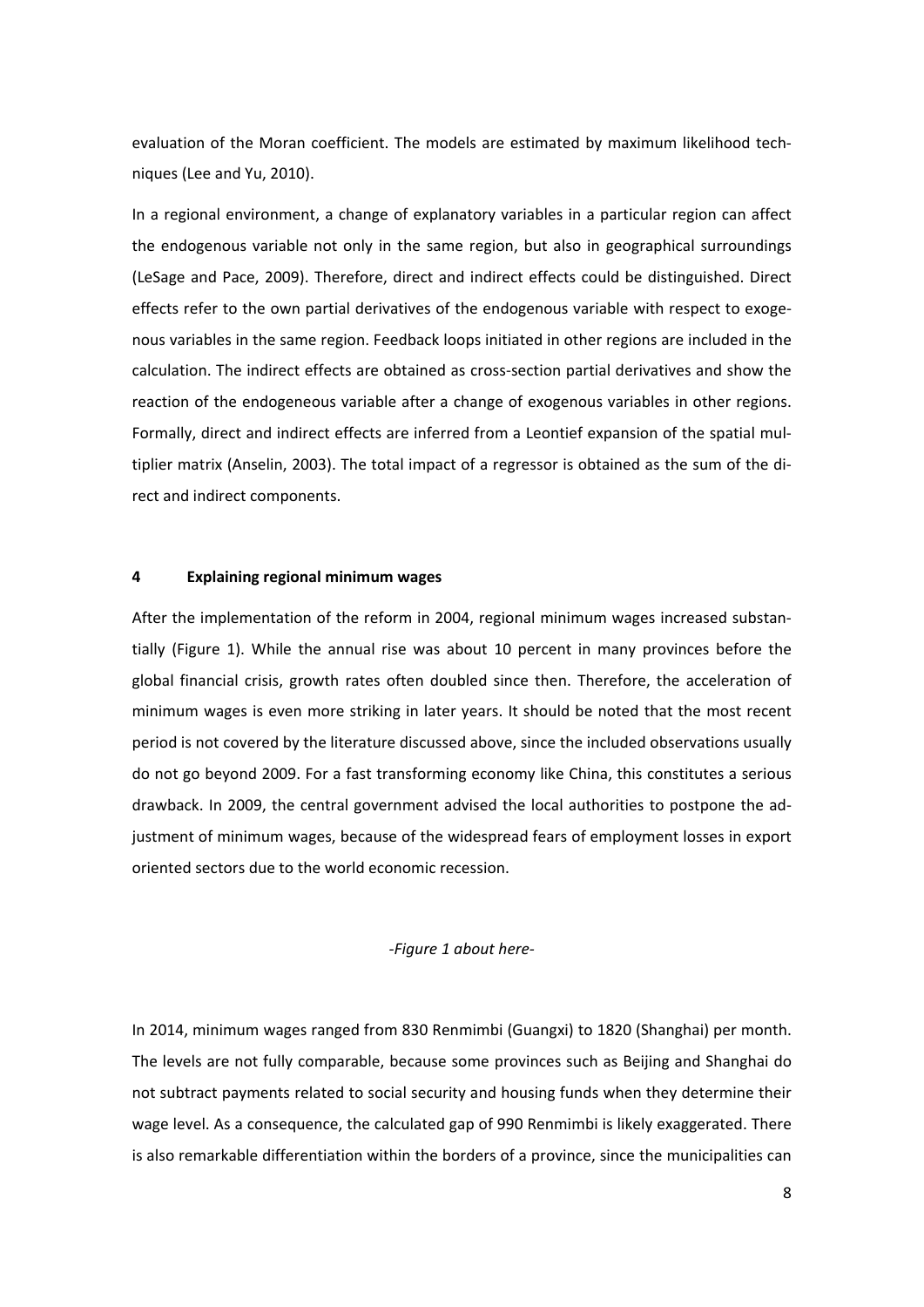set their own wages. For example, the spread between the ceiling of the minimum wage and its floor is almost 20 percent of the average minimum wage in Hainan. The variation of mini‐ mum wages within a province is not adressed in this study, as the potential economic determinants are only reported for provinces. However, it should be noted that an analysis for the provincial level will likely downweight the role of regional spillovers. Spatial dependencies are likely weaker the larger the regional entities are.

Evidence in favour of minimum wage convergence is presented in Figure 2. The impact of the initial minimum wage level (2004) on further minimum wage growth (2004‐2014) is negative. Provinces with initially higher (lower) wage levels show lower (higher) subsequent wage growth on average. The so-called beta convergence is accompanied by sigma convergence. The dispersion of regional minimum wages fell over time, but the trend is not uniformly visible over the years.

#### *‐Figure 2 about here‐*

Convergence is consistent with the existence of regional spillovers. Indeed, spatial effects are important for the evolution of minimum wages, but also for the development of potential economic determinants. Despite the fact that the provinces constitute relatively large territorial entities, spatial dependencies are a widespread phenomenon in the Chinese economy (Table 1).

#### *‐Table 1 about here‐*

The null hypothesis of no spatial autocorrelation can be rejected at the 0.01 level for minimum wages, GDP per capita, consumption per capita, the export share to proxy the industrial structure and the size of the private sector, measured in terms of employees. Results are mixed for the other variables. Regional CPIs exhibit a strong spatial autocorrelation pattern, with correla‐ tion coefficients above 0.3, except for the first years of the sample. Regional spillovers are much weaker for the unemployment rate and can be detected only in half of the periods at the 0.1 level. Average wages appear to be spatially autocorrelated, but only in the first years of the sample. Since 2008, the Moran coefficient becomes insignificant and turns even into the nega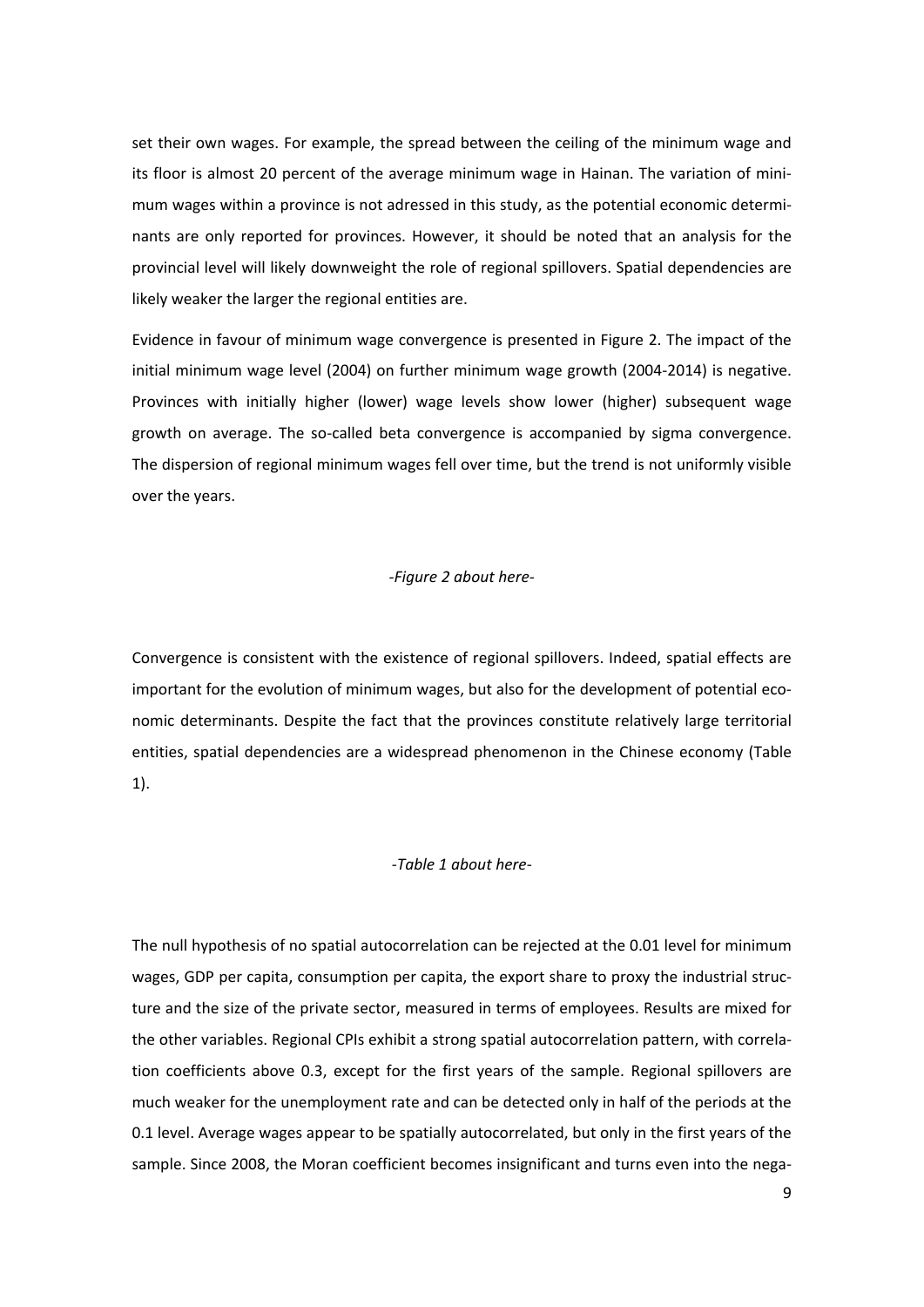tive domain, although it does not become significant. Different results for minimum wages and wages might be related to the fact that minimum wages are set by local authorities who look at the evolution in the surroundings. Aggregated wages might reflect the individual economic conditions to a larger extent. Positive values of the Moran coefficient point to the formation of regional clusters, i.e. similar trends between regions in the geographical neighbourhood. The evidence for the existence of spatial autocorrelation appears to be rather homogeneous over time and is not linked to a particular period.

Because of the spatial autocorrelation pattern, the determinants of minimum wages have to be evaluated within the environment of a spatial panel model. Due to the fact that the regional spillovers are not restricted to minimum wages, a spatial Durbin approach is appropriate. To obtain a reference for the further discussion, an ordinary panel model with provincial fixed effects is estimated. As spatial lags are omitted, the equation is likely misspecified. However, the exercise can provide insights into the robustness of standard regression results. As a start‐ ing point, all potential determinants of the minimum wage listed in Table 1 are included. Then, redundant variables with significance levels above 0.1 are eliminated subsequently. The re‐ gression results can be seen from Table 2.

#### *‐Table 2 about here‐*

Since minimum wages are reported in terms of floors and ceilings per region, evidence is pro‐ vided for both alternatives<sup>4</sup>. This can also serve as a test on the robustness of the results. Evidence is presented for cross-section fixed effects models. According to the Hausman test, random effects are strongly rejected for the ceiling variant (chi-square 26.52, *p*-value=0.000). The indication is less clear for the minimum wage floor model (chi-square = 5.92, *p*-value 0.116). Anyway, the random effects approach delivers very similar results. Minimum wages are strongly affected by consumer prices. The elasticity exceeds 2, i.e. the nominal minimum wage increases have triggered increases in real terms and raised the standard of living at the lower end of the income distribution. An acceleration in per capita consumption expenditures leads to a less than proportional acceleration of the minimum wage, with an elasticity of 0.4. Wages per employee exert a negative impact. Thus, the higher the wage level in a region, the lower its

<sup>&</sup>lt;sup>4</sup> For Beijing, Shanghai and Tianjin, only average minimum wages are available. They are used in both model variants,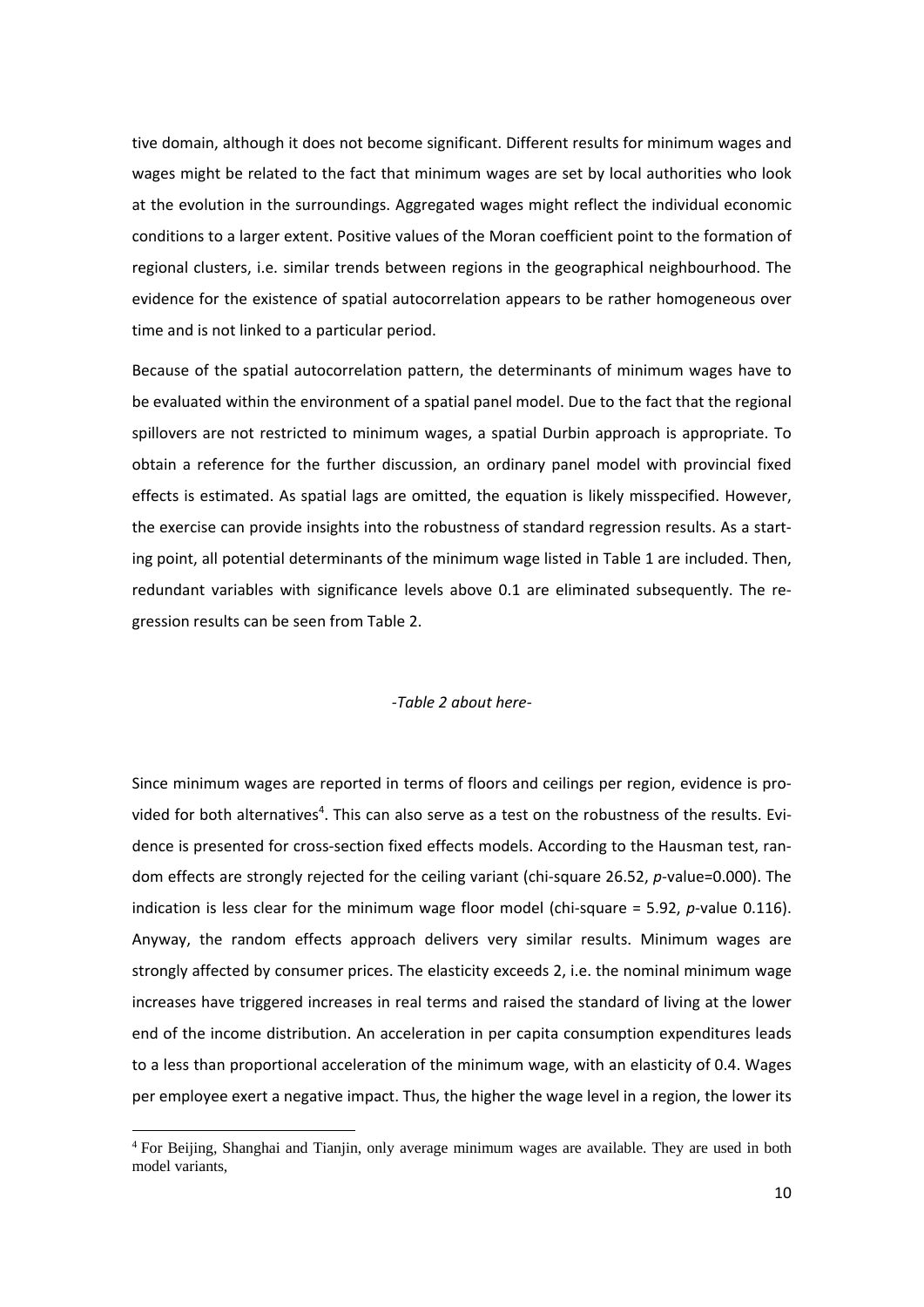minimum wage. While this effect is significant for the floors, it diminishes for the minimum wage ceilings. The evidence implies that minimum wages are decoupled from the overall wage evolution to some extent. Similarly, previous studies have been unable to establish a clear‐cut relationship between these variables, see Wang and Gunderson (2011, 2012). The missing positive link may be due to the inclusion of other regressors. Higher consumer prices will raise both minimum and the overall regional wages. An otherwise positive relationship could dimin‐ ish once consumer prices enter the regression.

The findings of Table 2 should be taken with care, as they rely on the assumption of independ‐ ent panel members. However, this condition is hardly fulfilled. Due to the findings of Table 1, the variables are autocorrelated over the cross section. Spatial lags may be important, both for the minimum wage as well as for the potential economic determinants. Table 3 displays the maximum likelihood results for the unrestricted spatial Durbin model. Similar to the strategy in the standard panel setting, an overparameterized model is a starting point. In further rounds of the estimation, insignificant variables (0.1 level) are eliminated subsequently. As the Haus‐ man test strongly rejects random effects specification (chi-square= 30.46, *p*-value=0.000 for the minimum wage floor, chi-square=25.87, *p*-value=0.002 in case of minimum wage ceilings) cross section fixed effects models are reported.

#### *‐Table 3 about here‐*

The results reveal the high relevance of the spatial lag of the minimum wage. A coefficient in the range of 0.3-0.4 implies that minimum wages in one region are strongly affected by minimum wages in other regions. In fact, the development in the surroundings will exert a further upward pressure on the wage level. Obviously, local policymakers aim to provide an incentive to settle down in their region, in order to avoid shortages in unskilled labor. Further results are broadly in line with those from the standard panel approach, but offer deeper insights into the factors driving minimum wages. The unemployment rate enters the preferred specification, not per se, but only by means of its spatial lag. The higher the unemployment is in geograph‐ ical neighbourhood, the lower the minimum wage level in a region. While the CPI is important on its own, consumption per capita exerts an impact only because of regional spillovers. The impact stemming from the overall wage evolution is still negative, at least in case of the floor model. The effect is based upon own and external ingredients, where the weight of each com‐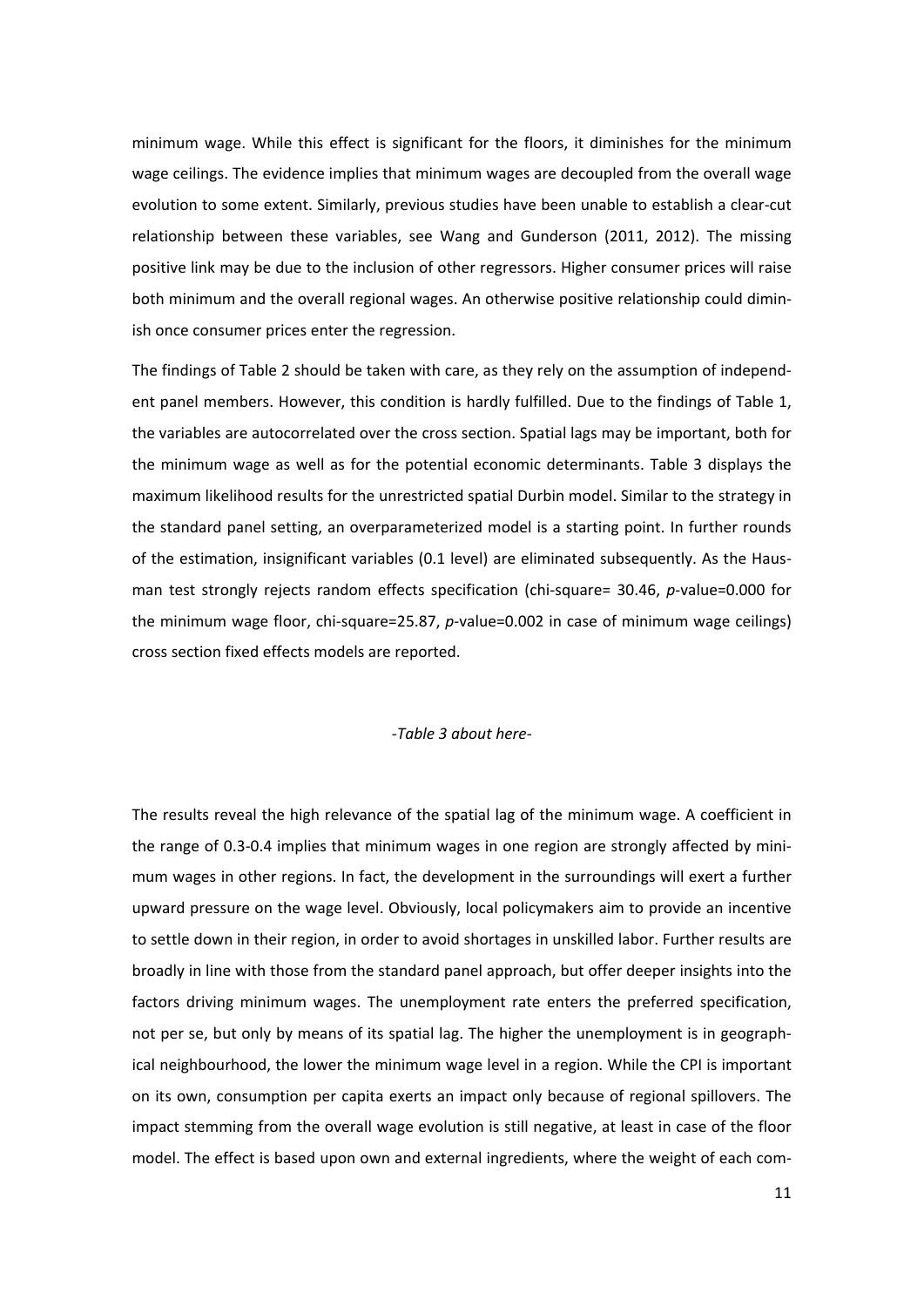ponent amounts to roughly 50 percent. Note that the total elasticities exhibited in Table3 are quite similar to the coefficients obtained in the standard panel model.

#### **5 Conclusions**

As they define a lower bound, minimum wages are an important instrument to reduce income inequality in a society and to promote socially inclusive economic growth. While higher minimum wages can support the Chinese transformation towards consumption driven growth, they can worsen the price competitiveness in export markets. As they differ throughout the country, this paper investigates their determinants at the regional level. In addition to a broad set of economic indicators, such as per capita income and consumption, CPI, unemployment and industrial structures, spatial effects are taken into account. They might arise for different reasons, including competition of local policymakers. The results show that the impact of economic variables declines, once spatial spillovers are considered. Although the minimum wage regulation pursues the relevance of economic factors in the determination of the appropriate levels, the actual development is largely driven by regional dependencies. As minimum wage standards set by local officials do not fully reflect the regional economic development, further reforms should be on the agenda.

The impact analysis can provide better insights on the strength of the own region's effect and spatial spillovers. In particular, it becomes obvious that regular wages of employees in neighbourhood regions do not exert a significant influence on minimum wages. Differences are due to the fact that the regression coefficient of the spillover variable also capture feedback influ‐ ences passing through neighbours and back to the own region. Furthermore, spillover effects of consumption and unemployment tend to be stronger than indicated by the regression coef‐ ficients.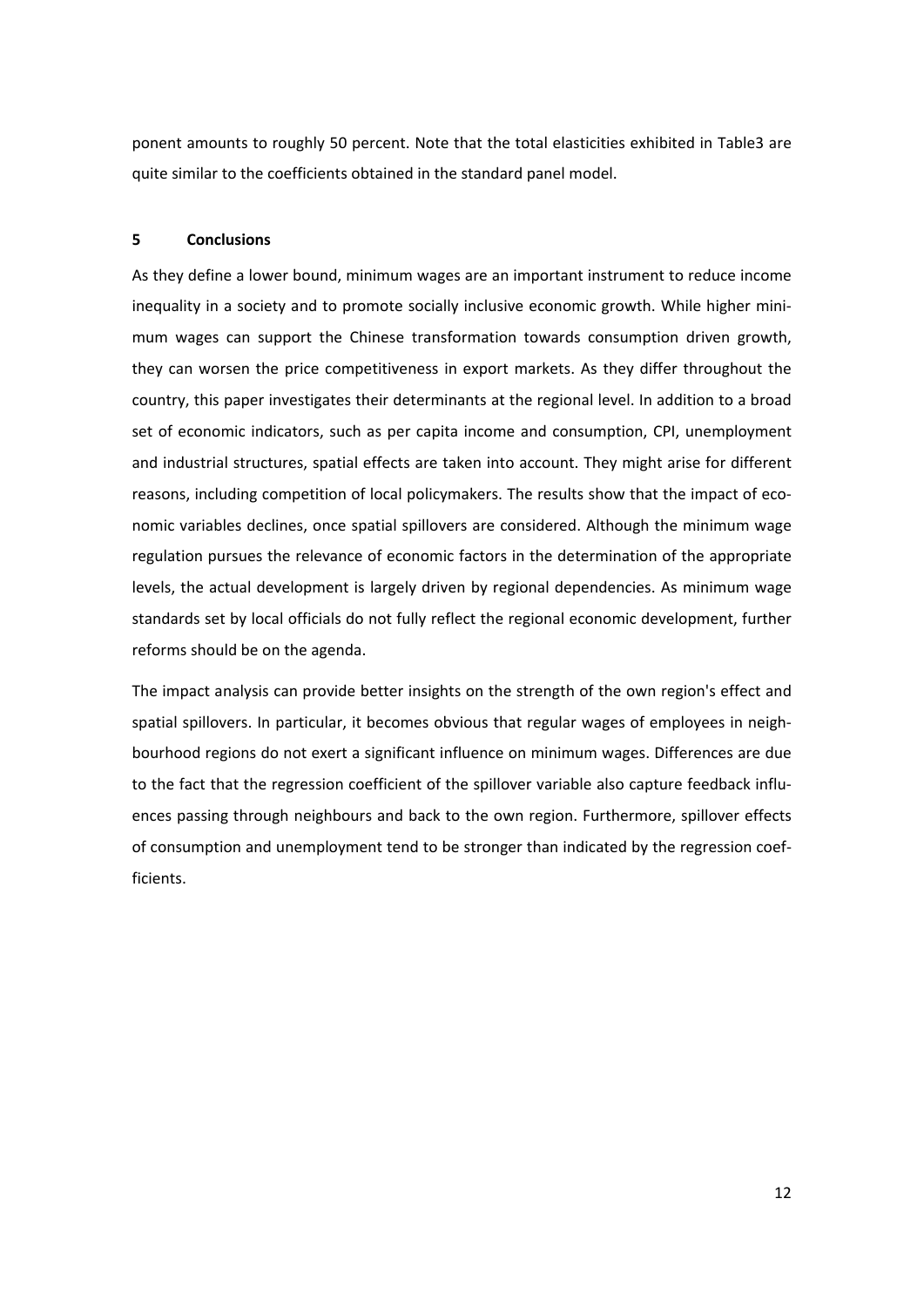#### **References**

Anselin L (1988): Spatial econometrics: methods and models. Dordrecht, Kluwer Academic Publishers.

Anselin L (2003): Spatial externalities, spatial multipliers, and spatial econometrics, Interna‐ tional Regional Science Review 26, 153‐166.

Casale G, Zhu C (2013): Labour administration reforms in China, International Labour Office, Geneva.

Elhorst JP (2009): Spatial panel data models, in Fischer MM, Getis A (eds): Handbook of Ap‐ plied Spatial Analysis, 377‐407.

Fang T, Lin C (2013): Minimum wages and employment in China, IZA Discussion Paper 7813.

Han Z, Wei Z, Wai‐Kwong Mok V (2011): Empirical study on minimum wage level in China. The ELES approach, Journal of Contemporary China 20, 639‐657.

Holz C (2014): Wage determination in China during the reform period, BOFIT Discussion Paper 13/2014.

Huang Y, Loungani P, Wang G (2014): Minimum wage and firm employment: Evidence from China, Federal Reserve Bank of Dallas Globalization and Monetary Policy Institute Working Paper 173.

Jia P (2014): Employment and working hour effects of minimum wage increase: Evidence from China, China and the World Economy 22, 61‐80.

Lee LF, Yu J (2010): Estimation of spatial autoregressive panel data models with fixed effects, Journal of Econometrics 154, 165–185.

Lin C, Yun M‐S (2014): Minimum wages and income inequality in urban China, Korea Labor Institute, Working Paper.

Ma S, Zhang J, Zhu X (2012): The effect of the minimum wage on average wage and employment: Evidence from firms in Chinese manufacturing industry, Economic Research Journal 5, 132‐146.

Mayneris F, Poncet S, Zhang T (2014): The cleansing effect the of minimum wage: Minimum wage rules, firm dynamics and aggregate productivity in China, CEPII Working Paper 2014‐16, Paris.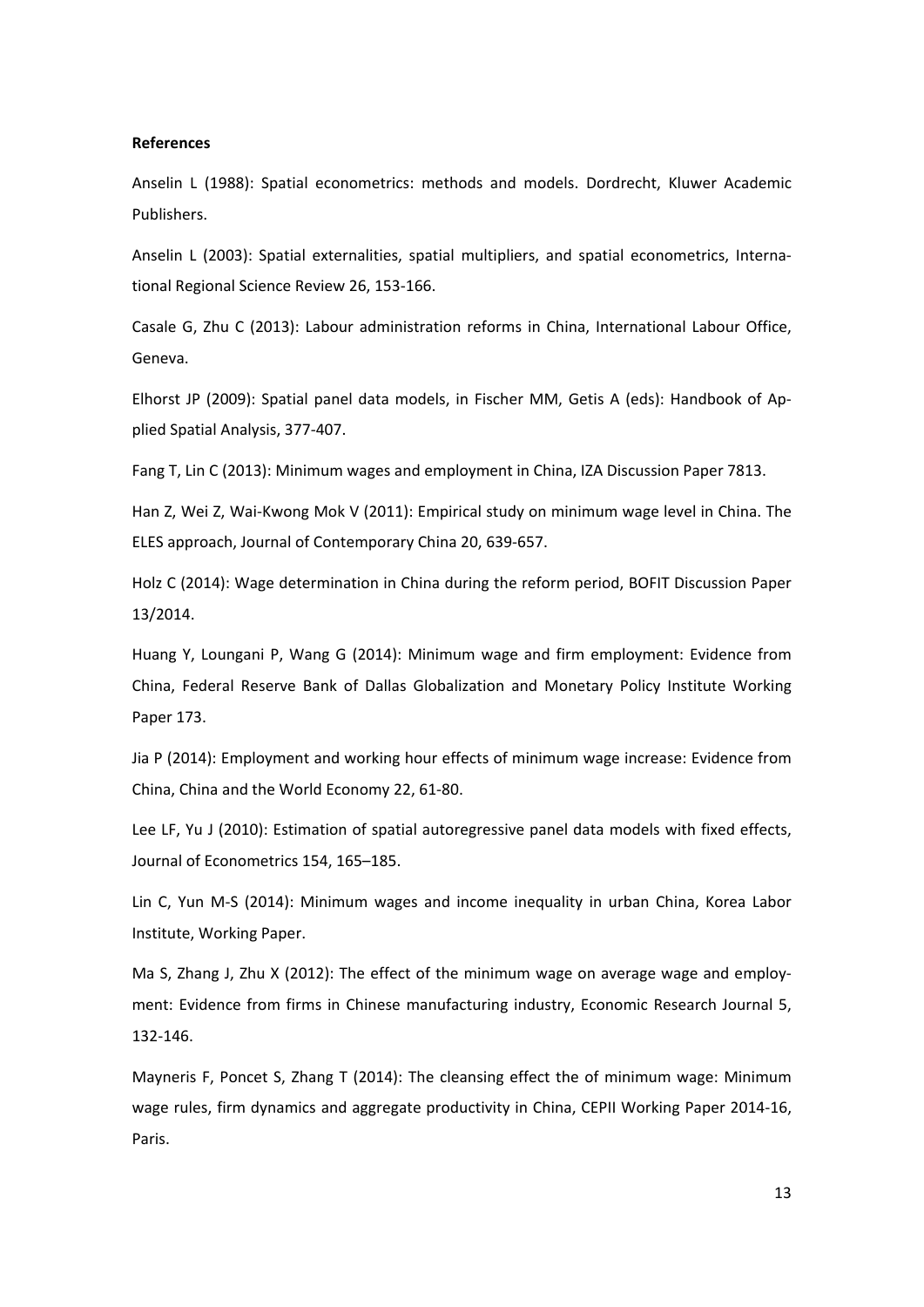Ni J, Wang G, Yao X (2011): Impact of minimum wages on employment, The Chinese Economy 44, 18‐38.

LeSage J P, Pace RK (2009): Introduction to spatial econometrics, Taylor & Francis.

Wang J, Gunderson M (2011): Minimum wage impacts in China: Estimates from a prespecified research design, 2000‐2007, Contemporary Economic Policy 29, 392‐406.

Wang J, Gunderson M (2012): Minimum wage effects on employment and wages: Dif‐in‐Dif estimates from Eastern China, International Journal of Manpower 33, 860‐876.

Xing C, Xu J (2015): Regional variation of the minimum wages in China, IZA Discussion Paper 8931.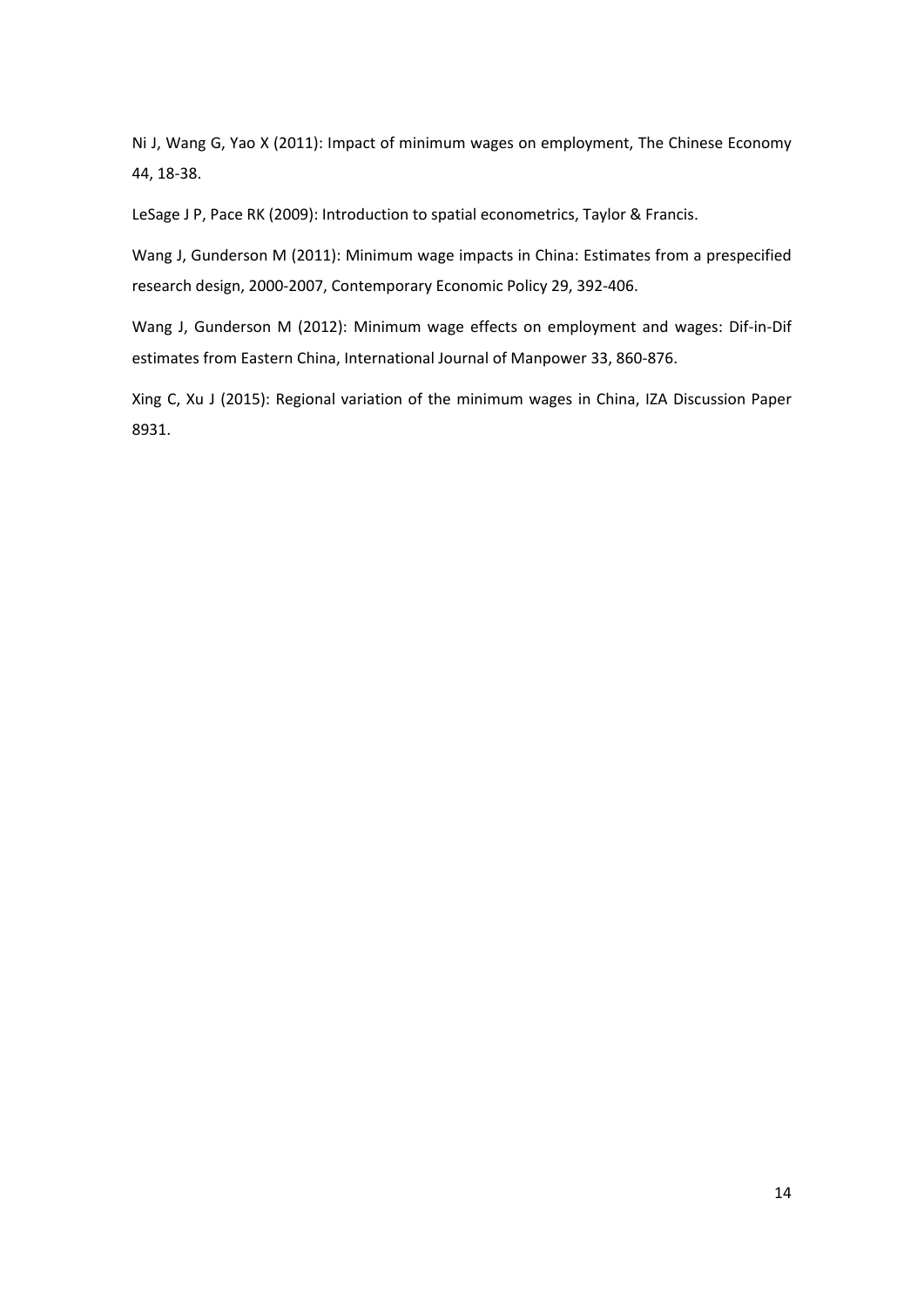

### Figure 1: Annual minimum wage growth per province

2004‐2008

2010‐2014



Note: Chinese National Bureau of Statistics. Annual data for 31 provinces over the 2004‐14 period. Nominal minimum wages per month are available both in terms of floors and ceilings per region. The evidence refers to the floors, but it is quite similar for the ceilings. For Beijing, Shanghai and Tianjin, only averages are reported.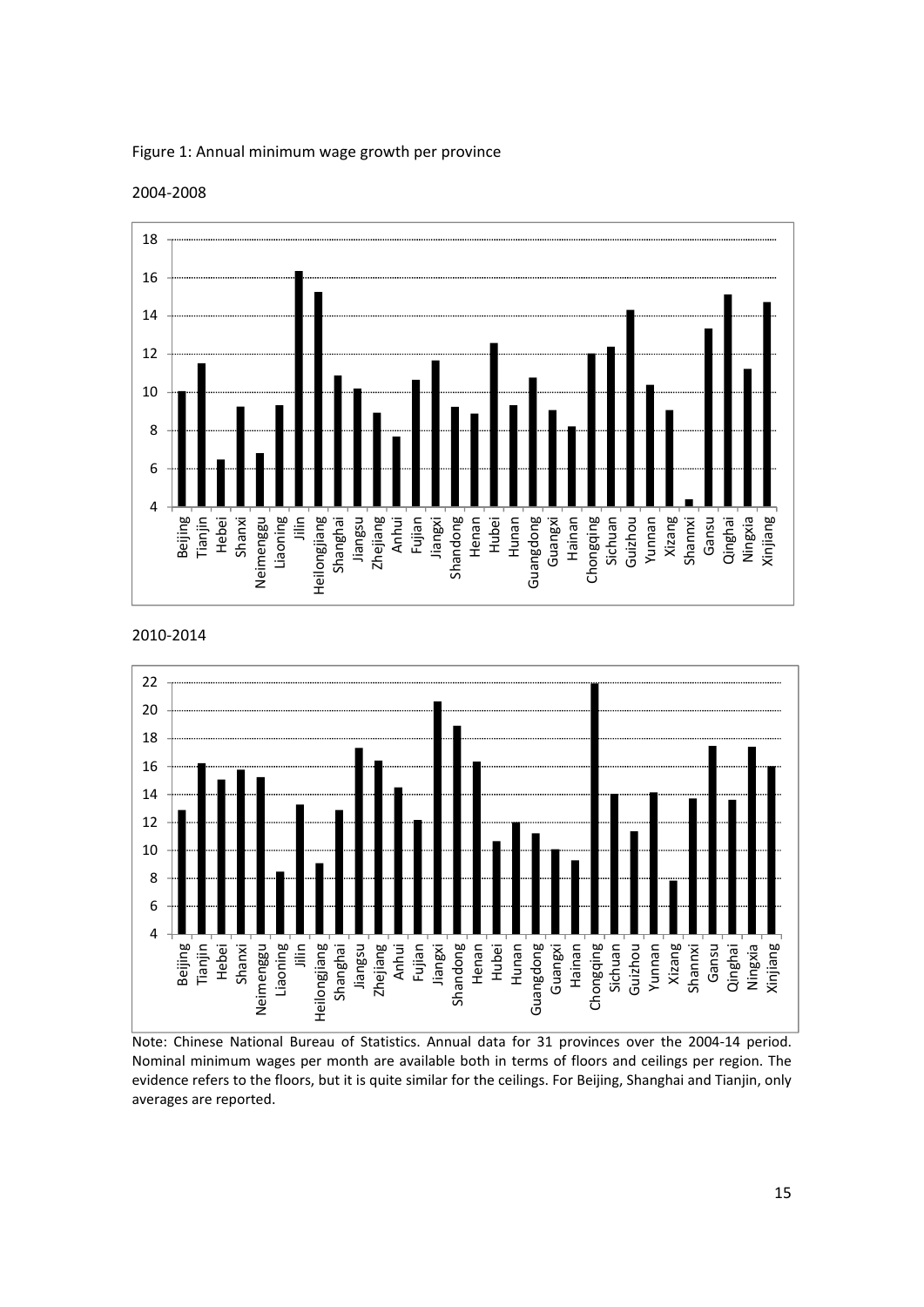### Figure 2: Convergence of minimum wages



### Beta convergence





Note: See Figure 1. Upper part: Regression of minimim wage growth over the 2004‐14 period on the minimum wage level in 2004 (horizontal axis). Lower part: Coefficient of variation of regional minimum wages.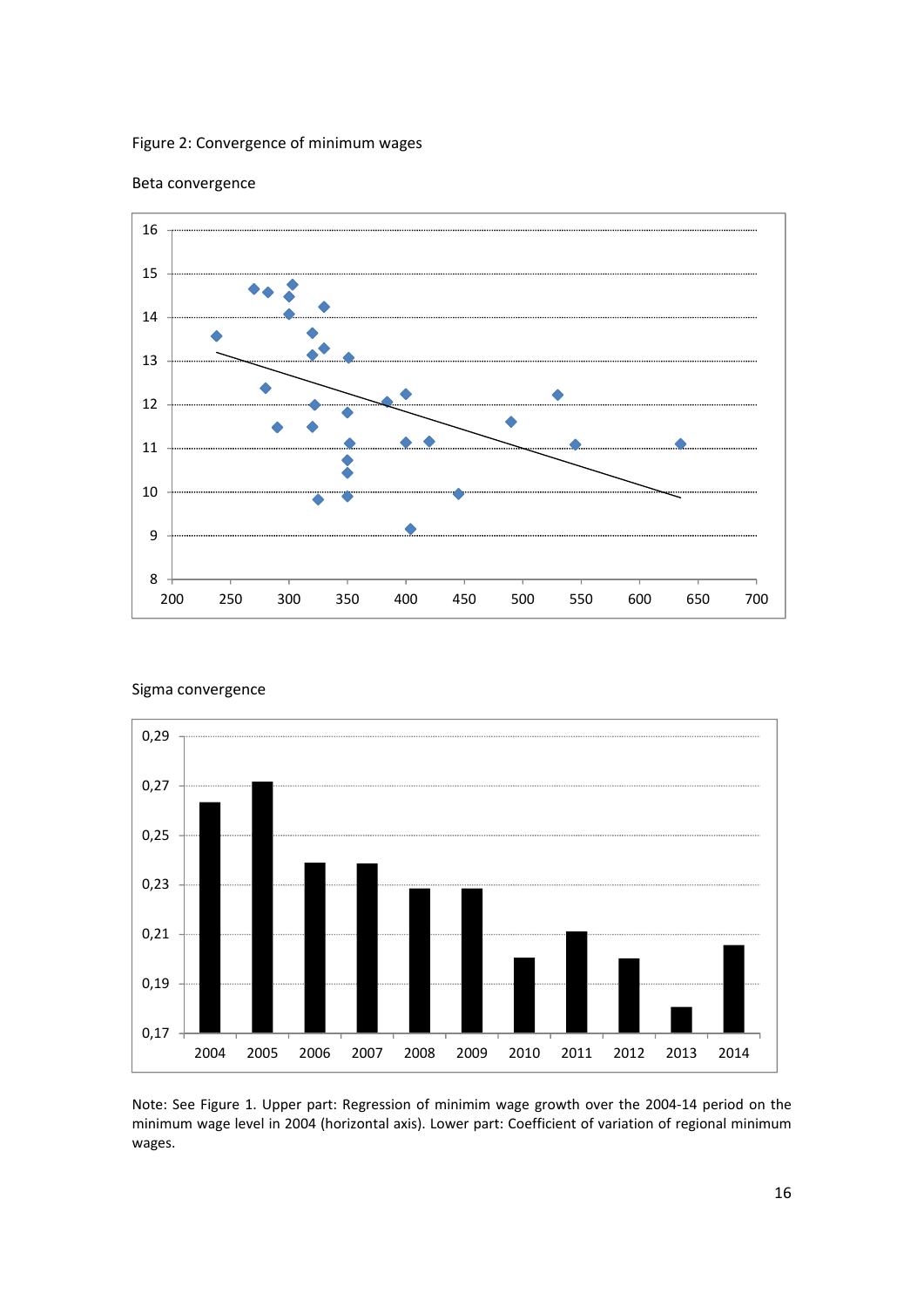|      | Minimum wage | Wage per<br>employee  | GDP per capita | Unemployment<br>rate |
|------|--------------|-----------------------|----------------|----------------------|
| 2004 | 0.363(0.000) | 0.335(0.001)          | 0.501(0.000)   | 0.136(0.058)         |
| 2005 | 0.382(0.000) | 0.253(0.008)          | 0.473(0.000)   | 0.112(0.103)         |
| 2006 | 0.370(0.000) | 0.233(0.013)          | 0.467(0.000)   | 0.147(0.056)         |
| 2007 | 0.327(0.001) | 0.135(0.081)          | 0.458(0.000)   | 0.068(0.183)         |
| 2008 | 0.336(0.001) | 0.093(0.144)          | 0.437(0.000)   | 0.018(0.321)         |
| 2009 | 0.336(0.001) | -0.007 (0.413)        | 0.441(0.000)   | 0.046(0.223)         |
| 2010 | 0.335(0.001) | $-0.057(0.421)$       | 0.439(0.000)   | 0.062(0.188)         |
| 2011 | 0.220(0.015) | <u>-0.080 (0.348)</u> | 0.434(0.000)   | 0.107(0.106)         |
| 2012 | 0.355(0.000) | $-0.115(0.247)$       | 0.416(0.000)   | $-0.007(0.409)$      |
| 2013 | 0.325(0.001) | $-0.108(0.264)$       | 0.397(0.000)   | $-0.064(0.396)$      |
| 2014 | 0.350(0.001) | $-0.143(0.174)$       | 0.374(0.000)   | $-0.061(0.407)$      |

|  | Table 1: Moran coefficient for selected variables |  |
|--|---------------------------------------------------|--|
|--|---------------------------------------------------|--|

|      | <b>CPI</b>   | Consumption<br>per capita | <b>Export to GDP</b> | Private sector |
|------|--------------|---------------------------|----------------------|----------------|
| 2004 | 0.032(0.293) | 0.372(0.000)              | 0.268(0.004)         | 0.325(0.001)   |
| 2005 | 0.020(0.328) | 0.354(0.000)              | 0.306(0.002)         | 0.375(0.000)   |
| 2006 | 0.033(0.288) | 0.385(0.000)              | 0.316(0.001)         | 0.415(0.000)   |
| 2007 | 0.299(0.003) | 0.376(0.000)              | 0.308(0.001)         | 0.393(0.000)   |
| 2008 | 0.290(0.003) | 0.367(0.000)              | 0.321(0.001)         | 0.388(0.000)   |
| 2009 | 0.358(0.000) | 0.366(0.000)              | 0.351(0.000)         | 0.387(0.000)   |
| 2010 | 0.362(0.000) | 0.367(0.000)              | 0.378(0.000)         | 0.415(0.000)   |
| 2011 | 0.374(0.000) | 0.372(0.000)              | 0.373(0.000)         | 0.447(0.000)   |
| 2012 | 0.407(0.000) | 0.340(0.001)              | 0.306(0.001)         | 0.477(0.000)   |
| 2013 | 0.409(0.000) | 0.344(0.001)              | 0.291(0.002)         | 0.499(0.000)   |
| 2014 | 0.421(0.000) | 0.318(0.001)              | 0.321(0.001)         | 0.538(0.000)   |

Note: See Figure 1. Number in parentheses are *p*-values. Variables in nominal terms. Size of the private sector is the ratio of workers employed in the private sector to total employees. Minimum wages and wages, GDP, CPI and consumption are in logs.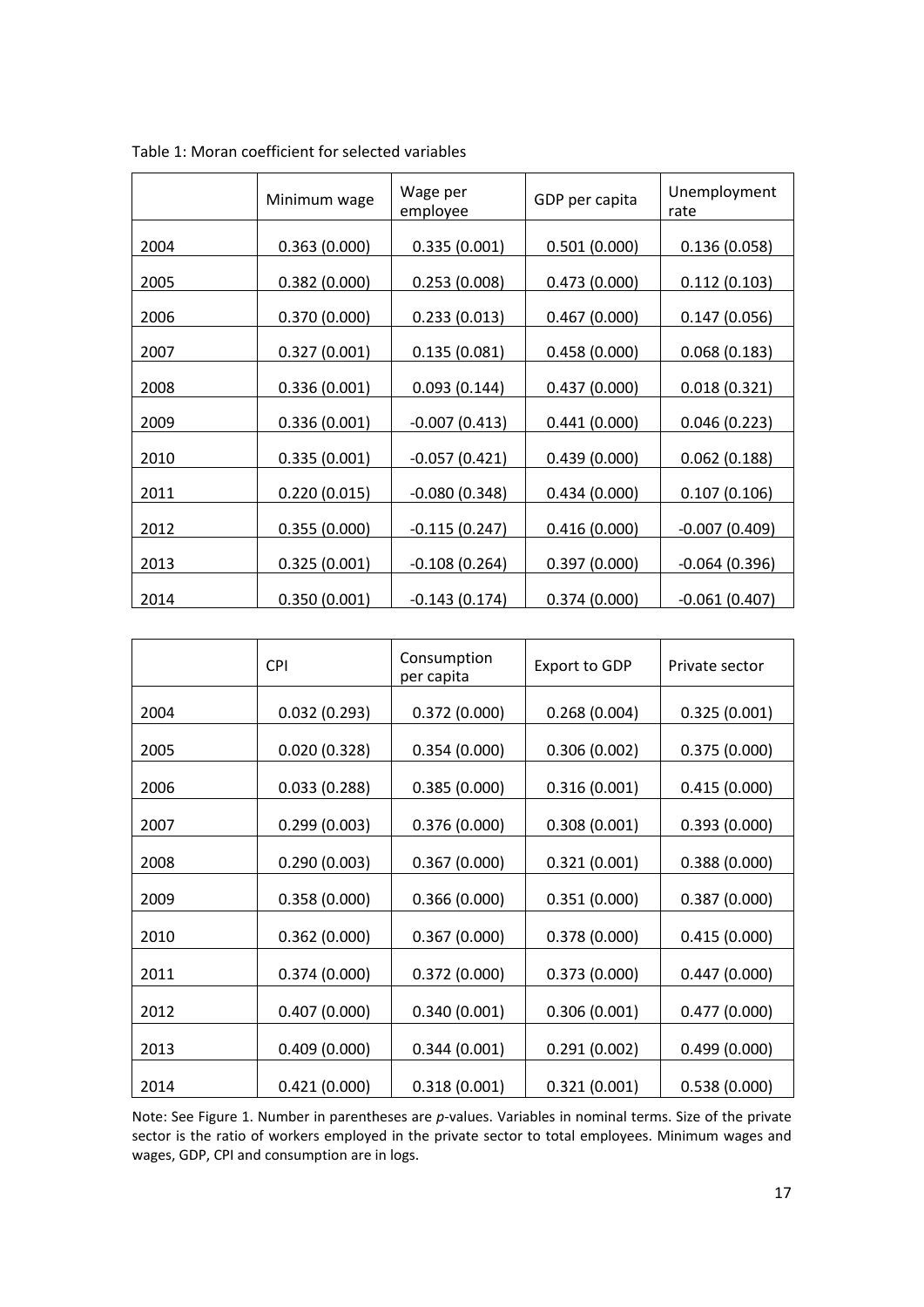|                        |               | Minimum wage floor | Minimum wage ceiling  |  |
|------------------------|---------------|--------------------|-----------------------|--|
| Wage per employee      |               | $-0.184(0.038)$    | $-0.087(0.035)$       |  |
| <b>CPI</b>             |               | 2.667(0.273)       | 2.176 (0.255)         |  |
| Consumption per capita |               | 0.434(0.066)       | 0.419(0.062)          |  |
| Floor:                 | $R^2 = 0.851$ | SER=0.095          | Log likelihood=331.33 |  |
| Ceiling:               | $R^2 = 0.860$ | SER=0.090          | Log likelihood=354.80 |  |

Table 2: Fixed‐effects panel models for the minimum wage

Note: Chinese National Bureau of Statistics. 31 provinces, Sample period 2004‐2014. Standard errors in parentheses. Minimum wages, wages per employee and consumption per capita in logs.  $R<sup>2</sup>$  the coefficient of determination, SER is the standard error of regression, Log likelihood denotes the maximum of the likelihood function for the fixed effects variant.